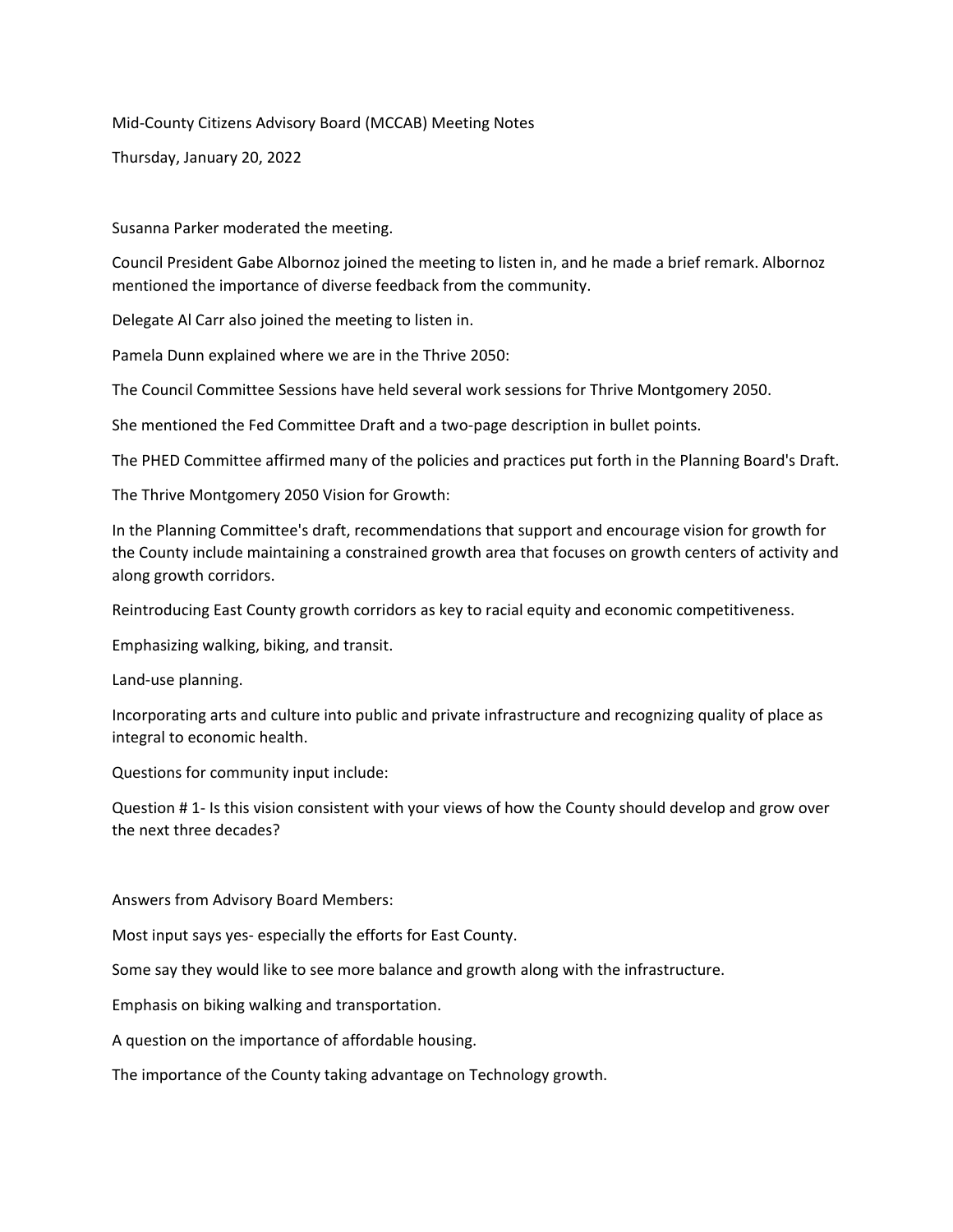Concerns about the impact of Thrive on the water shed and stormwater management.

Answers for question #1 from the community:

Cary Lamari from the Wheaton area says the current Thrive achievements will not be met anytime soon because it will take time over the next 30 years to get done.

Karen Cordry from the Wheaton area says the Thrive plan is either too broad or not broad enough and doesn't specifically propose how things including housing, ZTA's, and population growth that need will get done.

Monica Reyes says she fears gentrification in certain neighborhoods and doesn't think Thrive includes affordable housing.

Question # 2- In your opinion, what are the three most important issues facing the County as it relates to land use (such as availability of affordable housing, accessible and reliable transportation, access to parks and open space in the community, preservation of historic and environmental resources, and proximity to jobs, retail, entertainment and more? –

Answers from Advisory Board members:

Phillip Ardanuy- the changes that will come, especially with the teleworking option being more frequent now.

Gary Fellman- would like more information and details about development propositions in the Wheaton areas.

Debra Liverpool- Expressed the need for affordable housing.

Rob Fox- Expressed the importance of affordable housing.

Serge Thomas- Expressed the importance of transportation/ traffic congestion/metro, and affordable housing.

Arquilla Ridgell – Says the lack of land needs to be addressed in Thrive. She also mentioned transportation opportunity needs in certain parts of the County.

Answers from community members for question # 2:

Diane Cameron says transportation, full housing for all, and agricultural reserve to be supported and reflected more in the current Thrive Plan.

Joan Cohen from Aspen Hill thinks Thrive is very general, and significant issues are not being addressed. She feels like there's no action plan.

Question # 3- Does Thrive address these issues in its vision, policies, or practices? If not, what would you add or change?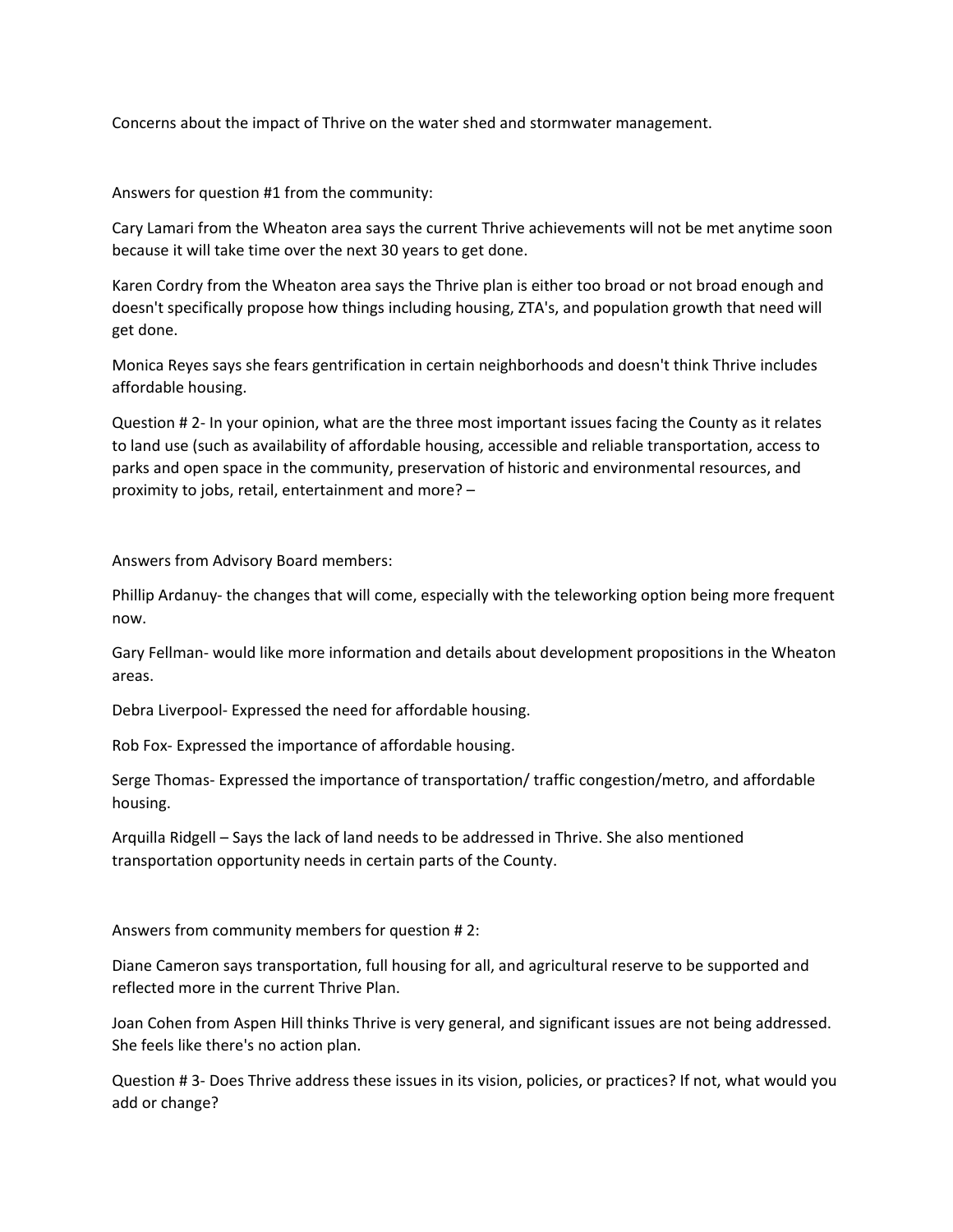Answers from Advisory Board members:

Rob Fox says he hopes that multiple town centers and more downtown areas will be developed from the Thrive 2050 plan. He says we should agree and move forward with details.

Debra Liverpool asked if there is anything about community gardens included in the Thrive 2050 plan. She mentioned that it could help with population growth.

Gary Fellman says the Thrive 2050 does not really include the impact artificial intelligence will have in the future.

Answers from community members for question # 3:

Conor Crimmins says he thinks reliable transit in the growth corridors is not reflected in the current Thrive Plan. Especially for MARC trains which he says should run more often.

Diane Cameron says the plan has great goals, but the way the draft is written won't provide a clear plan, especially for transportation needs.

Cary Lamari says he opposed Thrive, and the plan is not realistic and not ready for "prime time" at the moment.

QUESTION # 4- In order to maintain and improve the County's quality of life, what issues should the County focus on in the next 20-30 years– if these are different from the issues discussed earlier?

Answers from Advisory Board members:

Gary Fellman- thinks population growth could impact the quality of life for residents.

Rob Fox- says the climate action plan should be emphasized more in the Thrive Plan, including car charging stations and land use issues.

Tameka Nicholson- says she agrees with most of the Thrive Plan but challenges the team to look at plans from similar jurisdictions across the country. She says technology should be revisited.

Answers from community members for question # 4

Diane Cameron says focusing on the agricultural reserve is very important.

Sean Tyson from Wheaton Crest- says he's reconsidering living in Montgomery County due to the traffic and parking concerns and would like to know how it will be addressed in the future.

Kimblyn Persaud lives in Wheaton and asks what the immediate plan is for addressing racial equity, including housing and transportation. She says the County Council is not addressing the current need. She complained about high fences in urban neighborhoods near streets in certain neighborhoods.